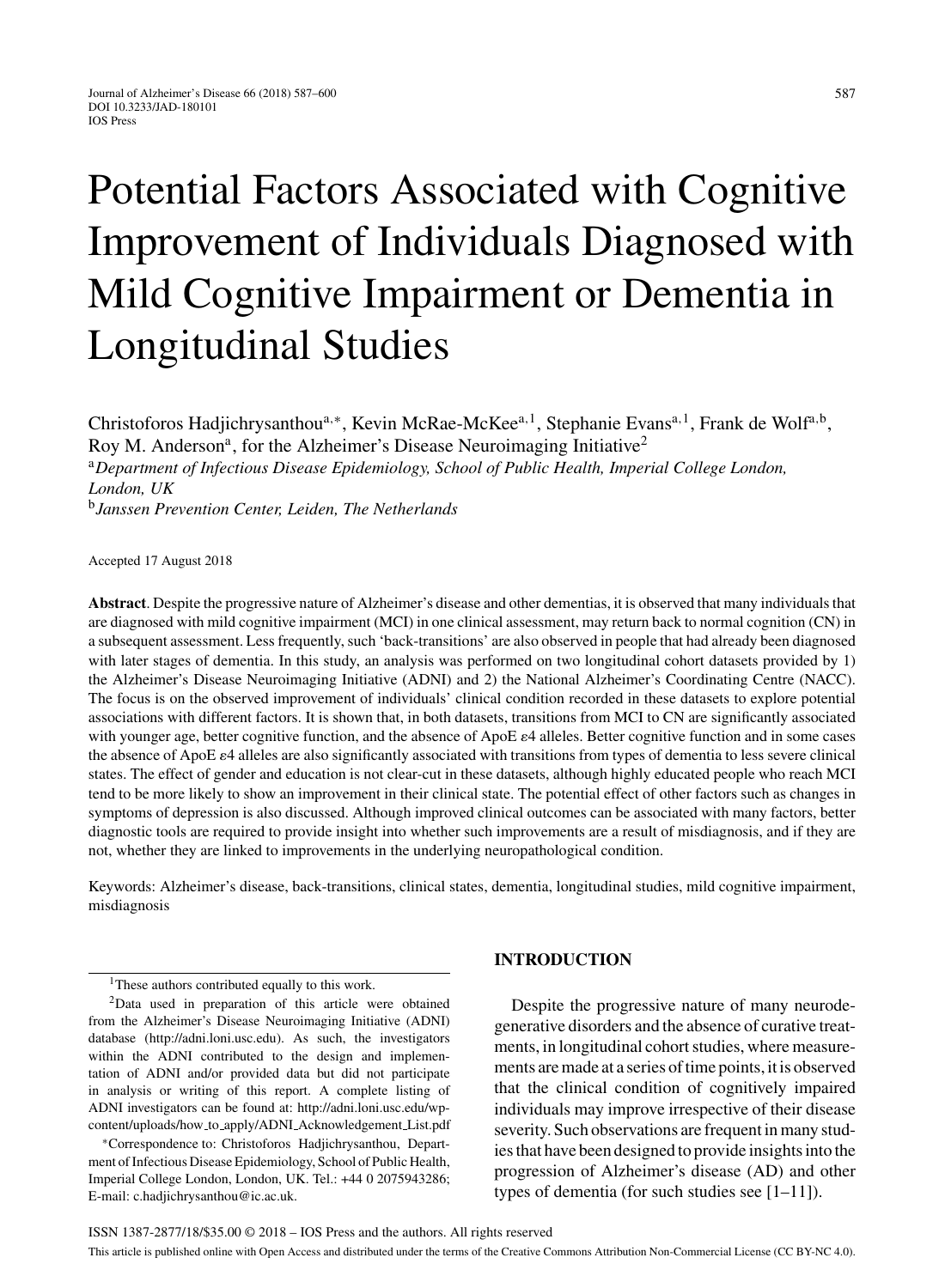The limited knowledge on the pathogenesis, development and progression of such diseases, and the currently available diagnostic and assessment tools, make it difficult to assess whether the observed improvement of the clinical status is correct, and if it is correct, whether it is connected to a real improvement in the underlying neuropathological condition. In any case, the accurate diagnosis of the clinical state is challenging. Factors that can affect the clinical diagnosis vary. The underlying causes of signs and symptoms associated with AD and other dementias can be masked by the presence of confounding comorbid conditions [9, 14] and emotional problems (e.g., grief, stress, depression, psychosis, fatigue) or other brain conditions. Poor methodologies and tools used for clinical assessment, the lack of resources, as well as patient factors such as communication problems [15] and practice effects [16–18] have also been reported as significant factors that can influence accurate diagnosis. Other factors suggested by various studies include adjustments of medication and therapies such as memantine and cholinesterase inhibitors developed to manage AD symptomology, resistance to cognitive decline due to cognitive reserve, lifestyle factors (e.g., alcoholism and substance abuse), and normal aging changes [1, 6, 9, 19–21].

In this study we investigate whether there are significant factors, including demographic and genetic, associated with the observed cognitive improvements. Generalized linear mixed models (GLMM) are developed. We focus our analysis on the transitions between three commonly recognized clinical states, namely, the cognitively normal (CN), the mild cognitive impairment (MCI), and the dementia (D) state. In particular, we analyze the data from individuals that were classified in the MCI or dementia state in one of the assessments, and had the possibility of transitioning backwards to an earlier state in a subsequent assessment. Two different longitudinal cohort datasets are utilized; the Alzheimer's Disease Neuroimaging Initiative and the National Alzheimer's Coordinating Center.

## **METHODS**

### *Datasets used*

The first dataset employed in the analyses was obtained from the Alzheimer's Disease Neuroimaging Initiative (ADNI, [http://adni.loni.usc.edu, last](http://adni.loni.usc.edu, last downloaded 2016/10/31) downloaded 2016/10/31). ADNI was launched in 2003 as a public-private partnership, led by Principal

Investigator Michael W. Weiner, MD. The primary goal of ADNI has been to test whether serial magnetic resonance imaging (MRI), positron emission tomography (PET), other biological markers, and clinical and neuropsychological assessment can be combined to measure the progression of MCI and early AD. For up-to-date information, see [http://www.adni](http://www.adni-info.org)info.org.

ADNI is a multisite (50 ADNI clinical trial sites are located across the US and Canada), longitudinal study of normal cognitive aging, MCI, and early AD individuals. The ADNI study has three phases: ADNI-1, ADNI-GO, and ADNI-2. Important to note that ADNI is not a population-based study. Its population represents a primarily amnestic clinical population that can be used in treatment trials. Participants were recruited following specific recruitment methods.

The original dataset obtained from ADNI consists of 1,737 individuals (from the ADNI-1, ADNI-GO, and ADNI-2 protocols). 106 participants (of ADNI-2) were categorized as 'Significant Memory Concern' (SMC). The key inclusion criteria that distinguish SMC are a self-report significant memory concern from the participant, although participants in this class scored within normal range for cognition (or Clinical Dementia Rating  $= 0$ ). However, this is not equated as progressive memory impairment or as consistent forgetfulness. SMC individuals were excluded from our analysis, so that in both datasets analyzed in this study, only transitions between CN, MCI, and D are considered. In addition, there were 7 individuals that had only a screening visit/diagnosis (preceding the baseline visit/diagnosis) and were also excluded from the study. The study duration up to the time the current analysis was performed is about 11 years.

The second dataset used was provided by the National Alzheimer's Coordinating Center (NACC, <http://alz.washington.edu>). NACC was established by the National Institute on Aging/NIH (U01 AG016976) in 1999. It develops and maintains a cumulative database including clinical evaluations, neuropathology data when available, and MRI imaging [23]. The data are contributed by the 39 past and present Alzheimer's Disease Centers (ADCs) using a prospective, standardized, and longitudinal clinical evaluation of the subjects in the National Institute on Aging's ADC Program. Each center enrolls its subjects according to its own protocol. Subjects are enrolled through clinician referral, self-referral, referral by family members, or active recruitment through community organizations. They may also be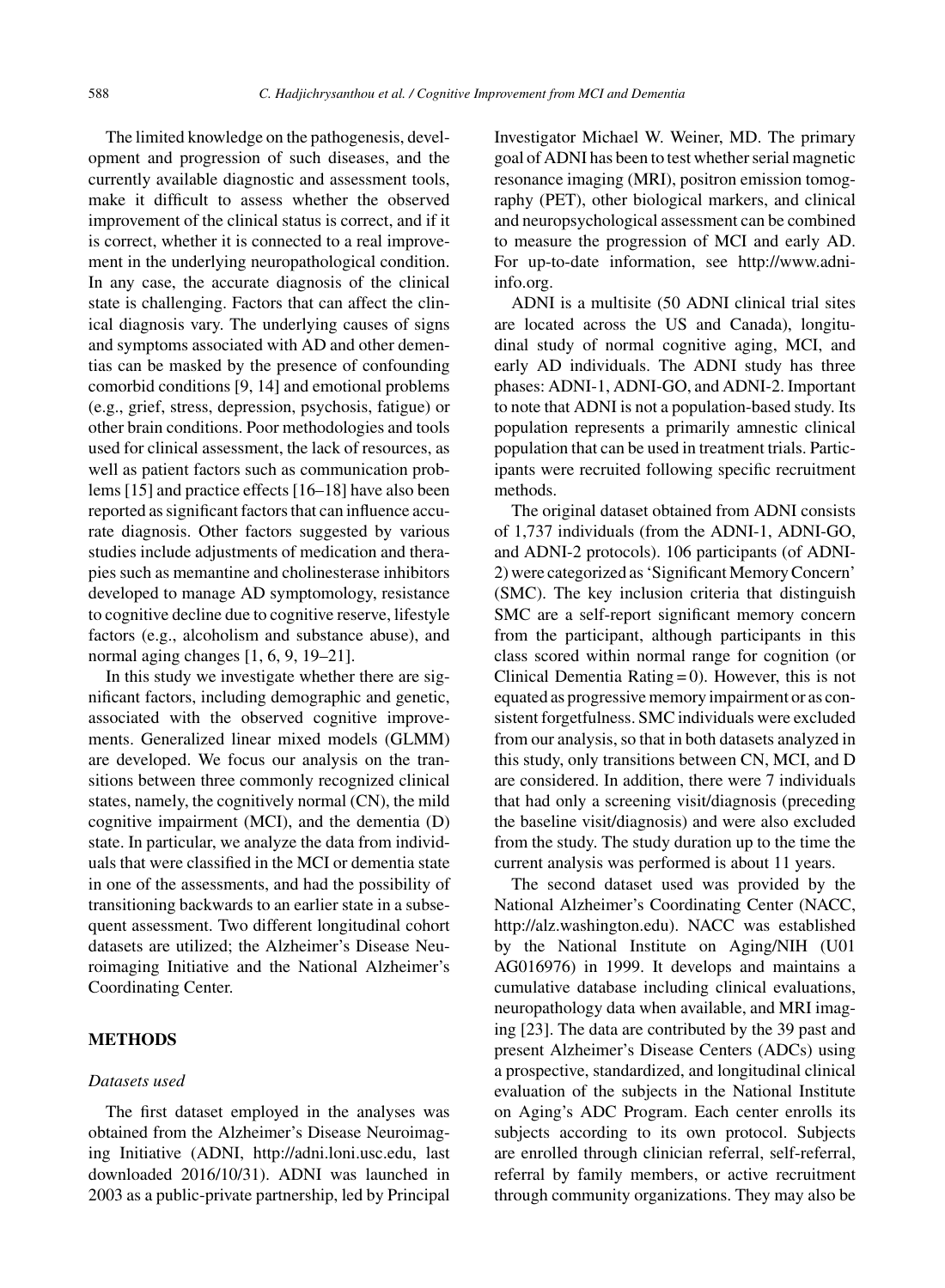volunteers who wish to contribute to the studies. Diagnosis is made by either a consensus team or a single physician, but the actual process varies according to each ADC's protocol.

The analysis in the current study was based on data from visits conducted between September 2005 (start date of the Uniform Data Set) and June 2016 (data freeze). This specific dataset consists of 9,927 individuals. The clinic-based population of NACC includes subjects with AD and related disorders, as well as CN and MCI subjects. There is also a state, described as 'Impaired, not MCI' (INM), for those individuals whose presentation, tests, symptoms and clinical evaluation do not fit into the normal cognition, MCI, or dementia criteria. For comparison with ADNI, in NACC, the visits at which someone is classified as INM are ignored (1,667 INM classifications out of 47,434). The longest follow-up in NACC, up to the time the current analysis was performed, is about 10 years.

It should be noted that in both ADNI and NACC datasets that we consider, the majority of individuals that developed dementia was due to AD. In particular, in ADNI only 18 (2.6%) and in NACC only 337 (3.4%) individuals developed dementia that was not due to AD (note that ADNI focuses on amnestic MCI subtype and any significant neurologic disease other than AD is an exclusion criterion). The procedure of AD clinical diagnosis in NACC depends on the actual diagnostic protocol of the ADC, but as in ADNI, each center generally adheres to standardized clinical criteria as outlined by the NINCDS-ADRDA guidelines [24]. It should be acknowledged, however, that autopsy-verified diagnoses have confirmed that neuropathologic comorbidities are common among cases with neuropathologic AD [11, 12, 29, 30]. Such comorbidities can increase the rate of progression to more severe cognitive impairment states [9, 10]. It has also been verified that some clinically diagnosed MCI and AD individuals may not even present AD neuropathologic changes [9].

Key criteria for MCI diagnosis in ADNI include Mini–Mental State Examination (MMSE) scores between 24–30 (inclusive), a memory complaint, objective memory loss measured by education adjusted scores on Wechsler Memory Scale Logical Memory II, a Clinical Dementia Rating of 0.5, absence of significant levels of impairment in other cognitive domains, essentially preserved activities of daily living, and absence of dementia. Standard criteria were used to diagnose MCI in NACC (the participant is neither normal nor demented, there

is evidence of cognitive deterioration and there are normal functional activities) [25, 26]. For a detailed list of all diagnostic, inclusion and exclusion criteria readers are referred to the ADNI Procedures Manual [\(http://adni.loni.usc.edu/methods/documents](http://adni.loni.usc.edu/methods/documents)) and NACC protocols [\(http://alz.washington.edu\)](http://alz.washington.edu). It is worth noting that, in both datasets, different MCI subtypes have been defined. Two major subtypes of MCI, amnestic and non-amnestic MCI, are recognized. Each subtype can be further subdivided into single and multiple domain types. In NACC, all subtypes are included whereas all enrolled MCI subjects in ADNI are amnestic MCI, as these subtypes progress to AD at a high rate. In addition, in ADNI 2, MCI is divided further into 'Early MCI' (EMCI) and 'Late MCI' (LMCI). In both datasets, we have combined the MCI subtypes (but see for example [6]).

## *Factors considered*

We are interested in the effect of the following factors on the likelihood of MCI or D individuals moving to a less severe state in subsequent assessments:

Chronological age: exact age of individuals at the point of assessment.

Gender: male or female.

Education: we considered education as a factor that could increase resistance to cognitive decline. We focused on two different groups: one consisting of individuals that have completed 12 years of education and one of individuals that have more than 12 years of education.

Genetic background: absence or presence of one or two alleles of the apolipoprotein  $\varepsilon$ 4 genotype (APOE -4, homozygous or heterozygous), a well-known risk factor of AD.

Time between visits: time between clinical assessments (in years).

Cognitive performance: We are interested in a number of commonly used measures of cognition. We focused on the scores in an Alzheimer's Disease Assessment Scale-Cognitive Subscale test (ADAS-Cog 11) and the scores in the MMSE test. The original ADAS-Cog 11 [27] includes 11 items assessing cognitive function (including memory, language, praxis, and orientation). Higher scores reflect greater cognitive impairment and the maximum score of the test is 70 points. Additional analysis including ADAS-Cog 13-item scale [28], which consists of all items of the original ADAS-Cog 11 test plus two additional tasks, yielded similar results and has not been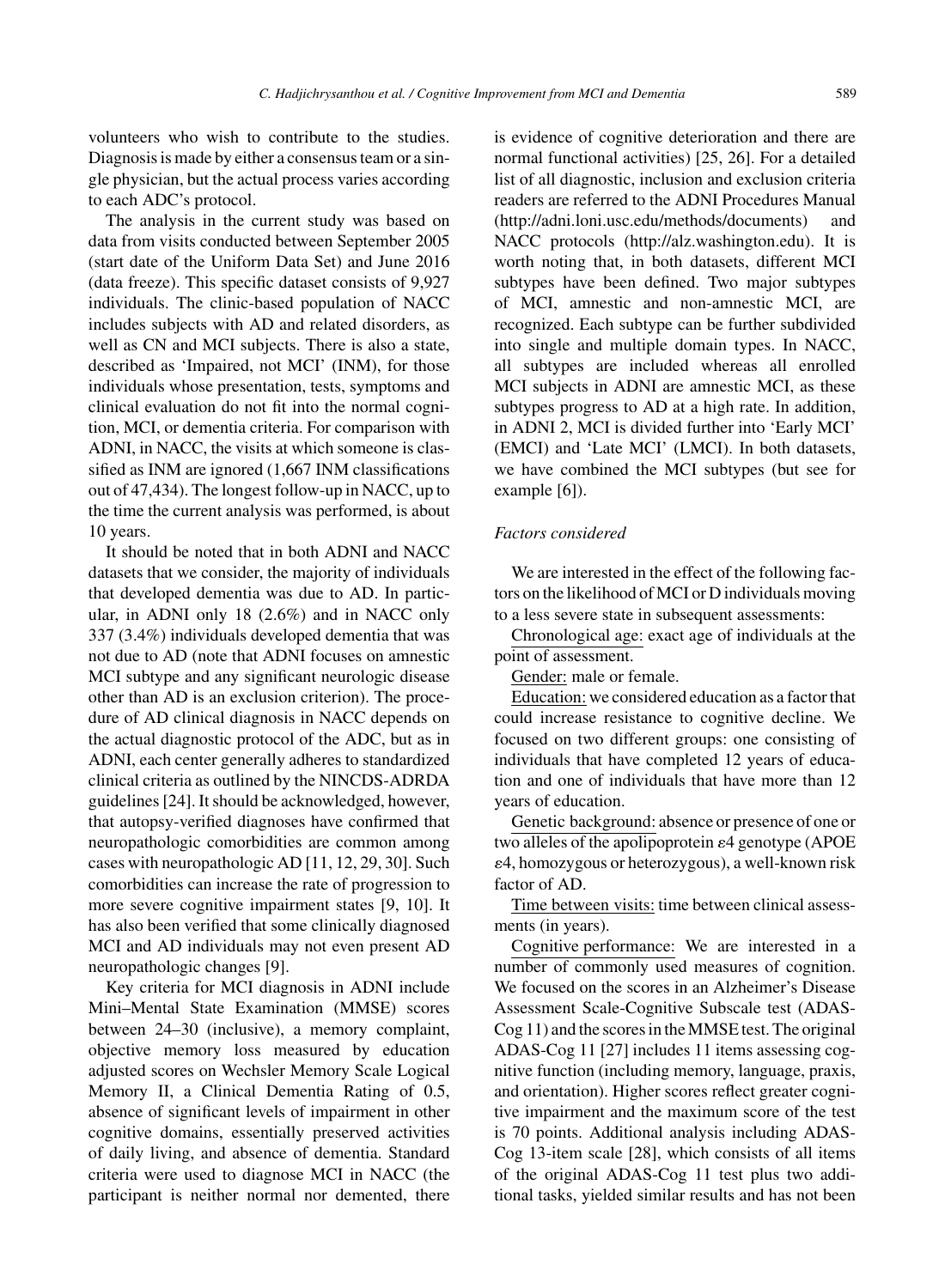considered further in this study. MMSE [29] is a 30 point questionnaire which also measures cognitive impairment, with a lower score indicating greater severity. ADAS-Cog 11 and ADAS-Cog 13 scores are available in ADNI. MMSE scores are available in both ADNI and NACC. It should be noted that MMSE score is one of the criteria used for the clinical diagnosis of participants in ADNI, and also one of the most widely used test of dementia severity in NACC [30].

# Depression scores (Geriatric Depression Scale,

GDS): These are scores from a screening test designed to identify depression symptoms in the elderly. A 15-item GDS bigger or equal to 6 was an exclusion criterion in ADNI. Individuals with history of major depression or bipolar disorder within the past year were also excluded from the study. In NACC, GDS is not recorded for individuals with severe dementia, but it is not used as an exclusion criterion for study entry. It should be noted, however, that GDS is not a required form in NACC, so it may not be recorded for any participant at any visit. Due to the inclusion/exclusion criteria and the reduced number of assessments of the GDS score in the datasets considered, the results and conclusions about the potential effect of depression should be interpreted with extra caution.

## *Statistical models/analysis*

Individuals were classified in three clinical states: CN, MCI and D. We focused on MCI $\rightarrow$ CN, D $\rightarrow$ MCI and  $D \rightarrow CN$  as the possible back-transitions during disease development. In ADNI, there were no direct transitions from D back to CN. In NACC, 43 such transitions were observed. The possible transitions between the different states are as shown in the schematic diagram of Fig. 1.

For the analysis of the back-transitions and associated factors, we first considered each factor independently. We calculated descriptive statistics and created box-and-whisker plots to illustrate the available data and differences in the median and variability of factors of interest in the group of participants that have moved backwards at least once and those that have never moved backwards. In this case, in order to avoid time effects and to make fair comparisons between individuals and datasets, only the clinical state at the beginning and the end of each year was considered. Thus, in ADNI, only for this analysis, any transitions at the 6-month and 18-month visits (see ADNI Procedures Manual; note that not all participants have been assessed at these time points) have not been taken into account in the transitions of year 1 and year 2, respectively. In the statistical models that we developed and describe below, all transitions of interest between any two recorded visits were included, regardless of the time between them. For this reason, we included the 'time between visits' variable, so that we account for the fact that the time between visits is varying.

In order to study the overall impact of the factors presented in the previous section on the likelihood of transitioning to a less severe clinical state from a more severe one, we developed a *generalized linear mixed model* (GLMM). GLMMs are an extension



Fig. 1. Schematic diagram showing the possible health and disease states in which one individual can be classified in the present study and potential transitions between these states. Observable back-transitions of individuals from Mild Cognitive Impairment to Cognitively Normal state, and from Dementia to Mild Cognitive Impairment and Cognitively Normal states are questionable; they might be real, or just due to different factors that can affect the accuracy of the diagnosis.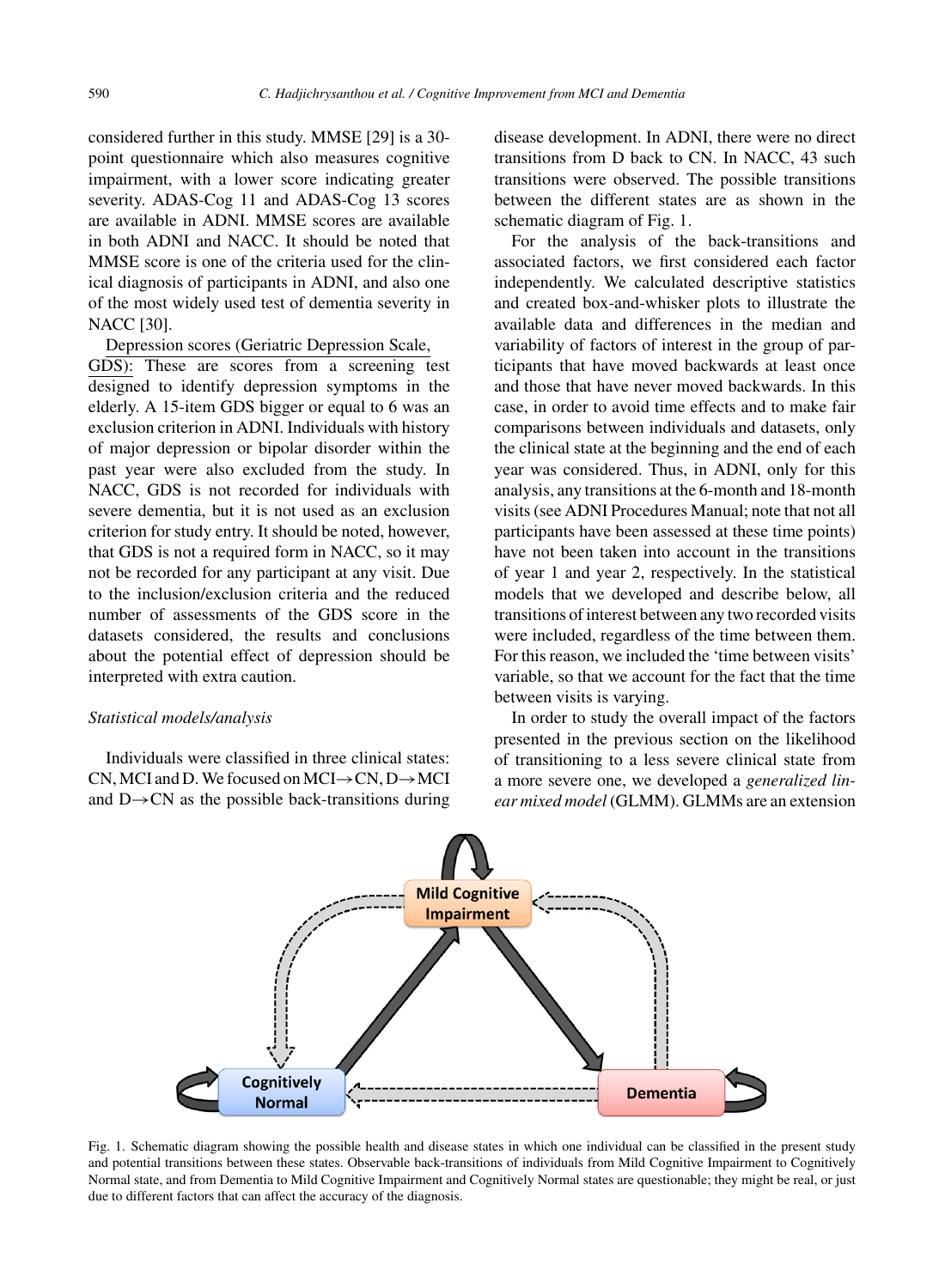of the generalized linear model (GLM) that include both fixed and random effects. They are useful for studying longitudinal data by accounting for the nonindependence of observations between subjects or groups (by the addition of one or more random intercept or slope terms).

GLMMs with a logit link function were used with the probability of transitioning to a less severe state as the response variable.

A series of models were developed; model 1 (the base model), model 2a, model 2b, and model 3.

Model 1, the base model:This model was developed to assess the individual impacts of the main demographic and genetic factors holding all else constant. In particular, the base model, as well as all subsequent models in which the base model is nested, included the same fixed effects for all combinations of ADNI/NACC and MCI/D transitions: age at visit (centered at 50 years of age), gender, education, ApoE  $\varepsilon$ 4 status, and time since last visit (centered at one year). Unique subject identifier/Roster ID (RID) was included as a random factor (random intercept) in all models to incorporate the correlation between observations from a single individual, thus accounting for the repeated measure data structure of longitudinal studies. The RID variable can also be interpreted as accounting for, to some extent, any differences between individuals that have not already been represented by other variables in the analysis. These differences can be due to a number of other factors, for example, medical conditions or psychosocial factors. The Intraclass Correlation Coefficient (ICC) was used to assess the proportion of the total variation that is explained by the way in which repeated observations are clustered within individuals. In other words, the ICC helps to inform the extent to which the likelihood of back-transitioning is due to the differences between individuals after having accounted for the other explanatory variables.

Models 2a and 2b: The impact of the cognitive functions as assessed by the scores in MMSE and ADAS-Cog 11 tests were considered in model 2a and model 2b, respectively, by adding a new variable coded for each of these tests to the base model in an iterative manner. Since the cognitive scores are used as diagnostic criteria and it is expected that individuals classified to less severe states do better in cognitive tests, in the models we incorporated the scores only at the MCI and D diagnosis of the previous assessment (i.e., before the MCI→CN/MCI/D and  $D \rightarrow CN/MC I/D$  transitions).

Model 3: The potential impact of depression on the occurrence of back-transitions was considered by incorporating in the base model the GDS of individuals relative to their previous visit, with positive values indicating potential increased depression since their previous visit.

To estimate the parameters of the models, subsets of each of the main datasets were used based on whether we were considering transitions to less severe states starting from MCI or D. A new variable, 'previous diagnosis', was derived and used to subset the data based on previous diagnoses of either MCI or D. Whether an individual did or did not transition to a less severe state at the visit in question was then determined by comparing the diagnosis at the visit with the diagnosis at their previous visit.

GLMMs were implemented using the *R2MLwiN* package in R [31]. Statistical significance was calculated using a 95% confidence level. More details about the statistical model and the fitting procedure are provided in the Supplementary Material A.

## **RESULTS**

The analysis of the two datasets, ADNI and NACC, shows that a significant number of participants moved to a previous clinical state during the disease development cascade. The number of individuals that moved backwards (either from MCI to CN or from D to CN or MCI) at least once within a year is presented in Table 1. In ADNI, out of the 855 individuals that reached MCI, 73 (i.e., 8.54%) individuals moved back to CN. A lower proportion has moved backwards to MCI after reaching dementia. In particular, out of the 497 individuals that reached the dementia state, 17 (i.e., 3.42%) moved at least once back to MCI. In NACC, a very high proportion of individuals (607 out of the 2,764 individuals, i.e., 21.96%) that reached MCI transitioned back to the CN state. This higher proportion of backward transitions from the MCI state that is observed in NACC might be due to the different subtypes of MCI that are included in this dataset. 150 of 4,002 (3.75%) individuals previously diagnosed with dementia moved back to MCI within a year, a proportion similar to that observed in ADNI. 30 of these demented individuals (0.75%) have directly transitioned backwards to CN.

As shown in Supplementary Figure B1, some of the participants have moved between MCI and CN at least five times  $(3 \text{ MCI} \rightarrow \text{CN} \text{ transitions}).$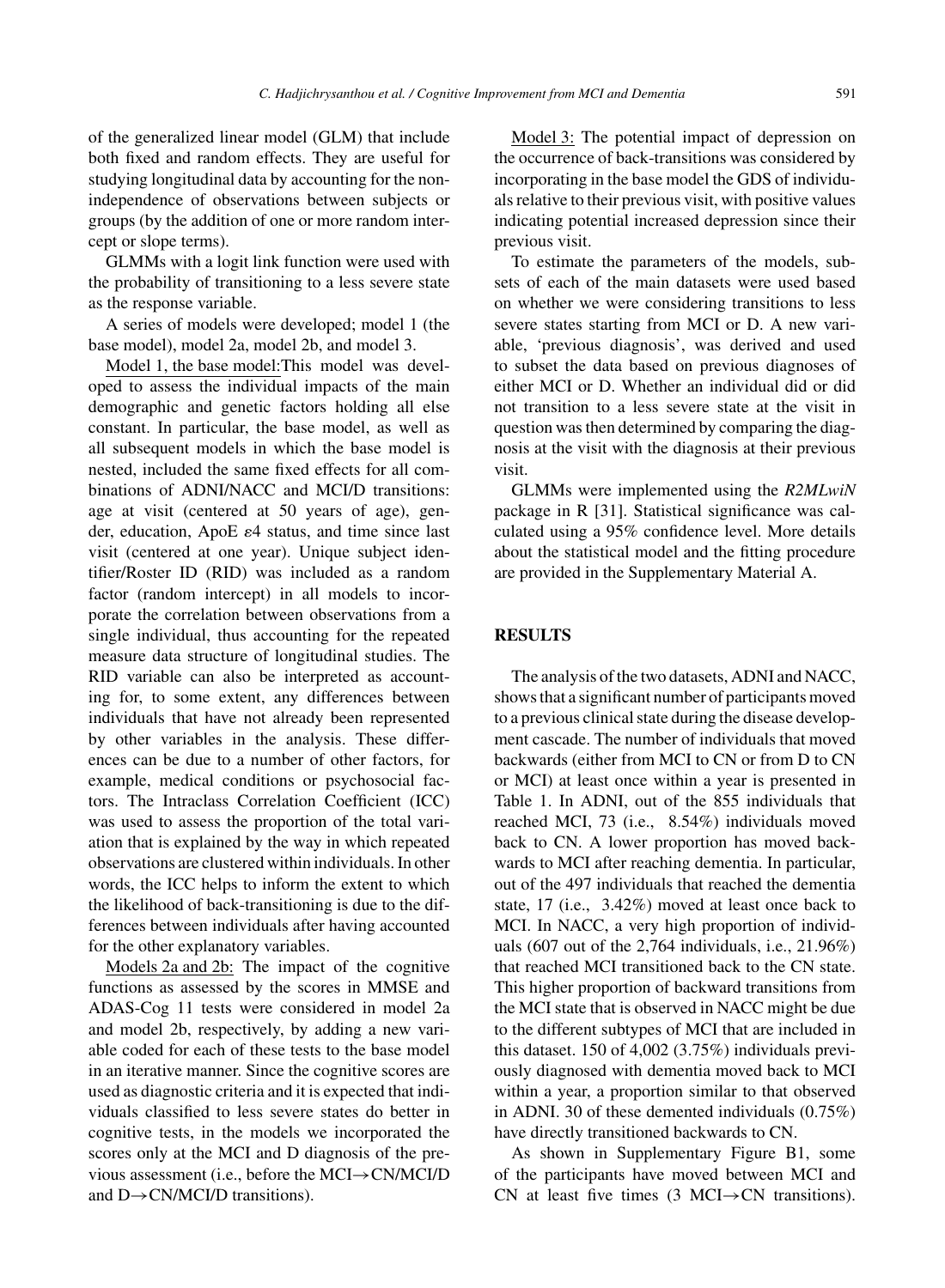#### Table 1

Proportion of individuals that transitioned at least once within one year from MCI to CN and from D to CN or to MCI, in each sub-group in ADNI and NACC. It should be noted that here, for comparisons, any transitions at the 6-month and 18-month visits in ADNI have not been taken into account in the transitions of year 1 and year 2, respectively.  $P_{X-{}_{\text{I}}}\,$  denotes the number of individuals in each sub-group that transitioned at least once within one year from state X to any of the states in  $\{\}$ 

|                       |                                                                                                                             | $P_{MCI\rightarrow\{CN\}}/$<br>$P_{MCI\rightarrow\{CN, MCI, D\}}$ |             | $P_{D\rightarrow\{CN\}}/$<br>$P_{D\rightarrow\{CN,\;MCI,\;D\}}$ |             | $P_{D\rightarrow \{MCI\}}/$<br>$P_{D\rightarrow\{CN,\;MCI,\;D\}}$ |             |
|-----------------------|-----------------------------------------------------------------------------------------------------------------------------|-------------------------------------------------------------------|-------------|-----------------------------------------------------------------|-------------|-------------------------------------------------------------------|-------------|
|                       |                                                                                                                             |                                                                   |             |                                                                 |             |                                                                   |             |
|                       |                                                                                                                             | ADNI                                                              | <b>NACC</b> | <b>ADNI</b>                                                     | <b>NACC</b> | <b>ADNI</b>                                                       | <b>NACC</b> |
| Total in the datasets |                                                                                                                             | 73/855                                                            | 607/2,764   | 0/497                                                           | 30/4,002    | 17/497                                                            | 150/4,002   |
| considered            |                                                                                                                             | $(8.54\%)$                                                        | $(21.96\%)$ | $(0\%)$                                                         | $(0.75\%)$  | $(3.42\%)$                                                        | (3.75%)     |
| Chronological         | $\leq 70$                                                                                                                   | 39/277                                                            | 222/746     | 0/121                                                           | 10/1,138    | 6/121                                                             | 39/1,138    |
| age at baseline       |                                                                                                                             | $(14.08\%)$                                                       | (29.76%)    | $(0\%)$                                                         | $(0.88\%)$  | $(4.96\%)$                                                        | $(3.43\%)$  |
|                       | 70 <age≤80< td=""><td>25/408</td><td>231/1,187</td><td>0/264</td><td>18/1,655</td><td>9/264</td><td>67/1,655</td></age≤80<> | 25/408                                                            | 231/1,187   | 0/264                                                           | 18/1,655    | 9/264                                                             | 67/1,655    |
|                       |                                                                                                                             | $(6.13\%)$                                                        | $(19.46\%)$ | $(0\%)$                                                         | $(1.09\%)$  | $(3.41\%)$                                                        | $(4.05\%)$  |
|                       | > 80                                                                                                                        | 9/170                                                             | 154/831     | 0/112                                                           | 2/1,209     | 2/112                                                             | 44/1,209    |
|                       |                                                                                                                             | $(5.29\%)$                                                        | (18.53%)    | $(0\%)$                                                         | $(0.16\%)$  | $(1.79\%)$                                                        | $(3.64\%)$  |
| Gender                | Women                                                                                                                       | 34/351                                                            | 329/1.455   | 0/205                                                           | 16/2,144    | 5/205                                                             | 70/2,144    |
|                       |                                                                                                                             | $(9.69\%)$                                                        | $(22.61\%)$ | $(0\%)$                                                         | $(0.75\%)$  | $(2.44\%)$                                                        | $(3.26\%)$  |
|                       | Men                                                                                                                         | 39/504                                                            | 278/1,309   | 0/292                                                           | 14/1,858    | 12/292                                                            | 80/1,858    |
|                       |                                                                                                                             | $(7.74\%)$                                                        | $(21.24\%)$ | $(0\%)$                                                         | $(0.75\%)$  | $(4.11\%)$                                                        | $(4.31\%)$  |
| Years of education*   | $\leq$ 12                                                                                                                   | 4/136                                                             | 145/707     | 0/102                                                           | 8/1,387     | 3/102                                                             | 49/1,387    |
|                       |                                                                                                                             | $(2.94\%)$                                                        | $(20.51\%)$ | $(0\%)$                                                         | $(0.58\%)$  | $(2.94\%)$                                                        | $(3.53\%)$  |
|                       | >12                                                                                                                         | 69/719                                                            | 461/2,052   | 0/395                                                           | 22/2,592    | 14/395                                                            | 101/2,592   |
|                       |                                                                                                                             | $(9.60\%)$                                                        | (22.47%)    | $(0\%)$                                                         | $(0.85\%)$  | $(3.54\%)$                                                        | $(3.90\%)$  |
| Genetic               | non-carriers                                                                                                                | 45/427                                                            | 363/1,368   | 0/165                                                           | 18/1,419    | 7/165                                                             | 67/1,419    |
| Background            |                                                                                                                             | $(10.54\%)$                                                       | $(26.53\%)$ | $(0\%)$                                                         | $(1.27\%)$  | $(4.24\%)$                                                        | $(4.72\%)$  |
| $(ApoE \epsilon 4)^*$ | Carriers of                                                                                                                 | 26/337                                                            | 146/811     | 0/235                                                           | 10/1,455    | 9/235                                                             | 43/1,455    |
|                       | $1 \epsilon 4$ allele                                                                                                       | $(7.71\%)$                                                        | $(18.00\%)$ | $(0\%)$                                                         | $(0.69\%)$  | $(3.83\%)$                                                        | $(2.95\%)$  |
|                       | Carriers of                                                                                                                 | 2/91                                                              | 17/169      | 0/97                                                            | 1/430       | 1/97                                                              | 7/430       |
|                       | $2 \epsilon 4$ alleles                                                                                                      | $(2.20\%)$                                                        | $(10.06\%)$ | $(0\%)$                                                         | $(0.23\%)$  | $(1.03\%)$                                                        | $(1.63\%)$  |

<sup>∗</sup>Note that in NACC, the educational attainment was not recorded for all individuals. Similarly for the presence or absence of any ApoE ε4 in both ADNI and NACC.

On the other hand, previously diagnosed CN individuals have been classified in the MCI state in a significant number of consecutive assessments (up to 4 assessments in NACC) before their classification back to the CN state. Previously diagnosed MCI individuals have also been diagnosed with dementia in a number of consecutive assessments (up to 4 in ADNI and 5 in NACC) before their classification again into the MCI state (see Supplementary Table B1). These results exclude the large number of transitions of individuals who entered the studies as MCI or D and transitioned backwards to CN or MCI, as the time since the transition to MCI or D diagnosed at the beginning of the study is unknown. Supplementary Table B2 shows the number of these transitions. It is observed that in some cases individuals that have been classified in either MCI or D at baseline have remained in these states even in ten and eight consecutive assessments, respectively (in duration of up to ten and eight years, respectively) before their movement back to CN or MCI states.

Figure 2 shows box-and-whisker plots of age, years of education, ADAS-Cog 11, and MMSE scores at the visit where participants that had reached MCI or D in the assessment of the previous year moved backwards, and at the visit where participants that had reached MCI or D in the previous year remained either at the same state or moved forward. Figure 3 shows box-and-whisker plots to illustrate differences in ADAS-Cog 11 and MMSE scores at the point of previous diagnosis between back-transitioners and those who have never transitioned backwards.

## *Analysis of the output of the statistical models*

The inclusion and exclusion criteria that have been used for the development of the base model yielded data from 1,208 participants in ADNI and 4,941 in NACC. These are participants that have reached either MCI or D and had the chance to transition to a previous clinical state in a subsequent visit. The baseline characteristics of these participants and other features are presented in Table 2. It should be noted that this is also a good representation of the characteristics of the sample used in the other models. The significance of the effect of the factors considered in the base model on the occurrence of MCI→CN transitions is presented in Table 3. Table 4 shows the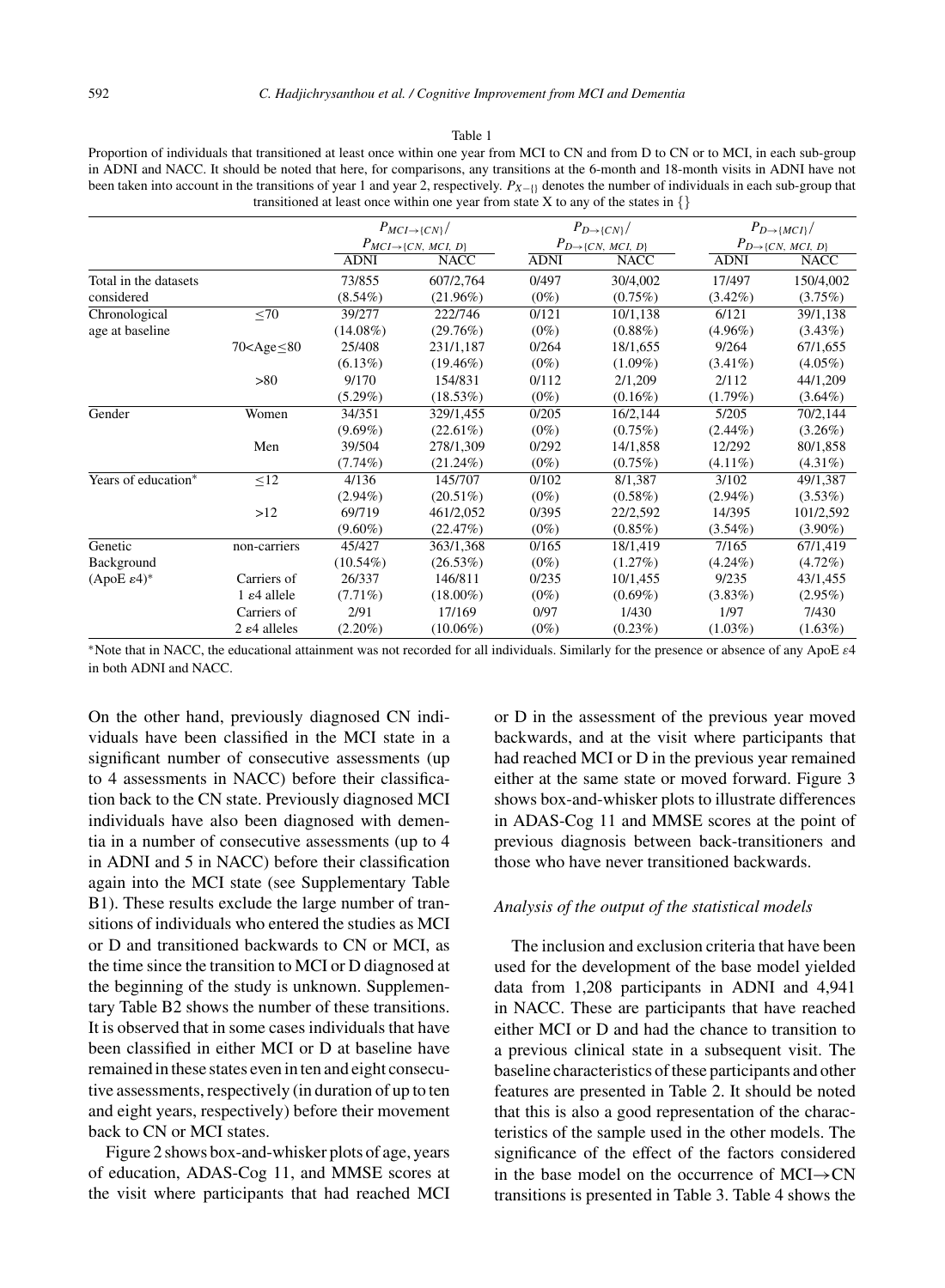

Fig. 2. Box-and-whisker plots indicating differences in the median and variability of age, years of education, ADAS-Cog 11 and MMSE scores, between 1) those that transitioned from MCI to CN (MCI→CN) and those that transitioned from MCI to D (MCI→D) or remained at MCI (MCI→MCI), when assessed one year after the MCI diagnosis; and 2) those that transitioned from D to CN or MCI (D→CN/MCI) and those that remained at D  $(D\rightarrow D)$ , when assessed one year after the D diagnosis. The values presented are at the point of last diagnosis, i.e., at the point of the CN, last MCI, and D diagnoses for the MCI→CN, MCI→MCI, and MCI→D transitions, respectively, and at the point of the CN, MCI, and last D diagnoses for the D→CN, D→MCI, and D→D transitions, respectively. For the years of education, we compared those individuals that transitioned backwards at least once during the course of the study against those that remained at the same state or moved forward (and never backwards), so that to avoid taking into account multiple times the education of a single individual.

potential influence of these factors on D→CN/MCI transitions. The additional influence of cognitive performance and GDS as considered in Model 2 and Model 3 are presented in the Supplementary Tables C1-C6.

Chronological age: Age is shown to be a significant factor associated with back-transitions from MCI to CN in both ADNI and NACC datasets (see Table 3). In particular, younger individuals are more likely to move backwards after an MCI diagnosis. Although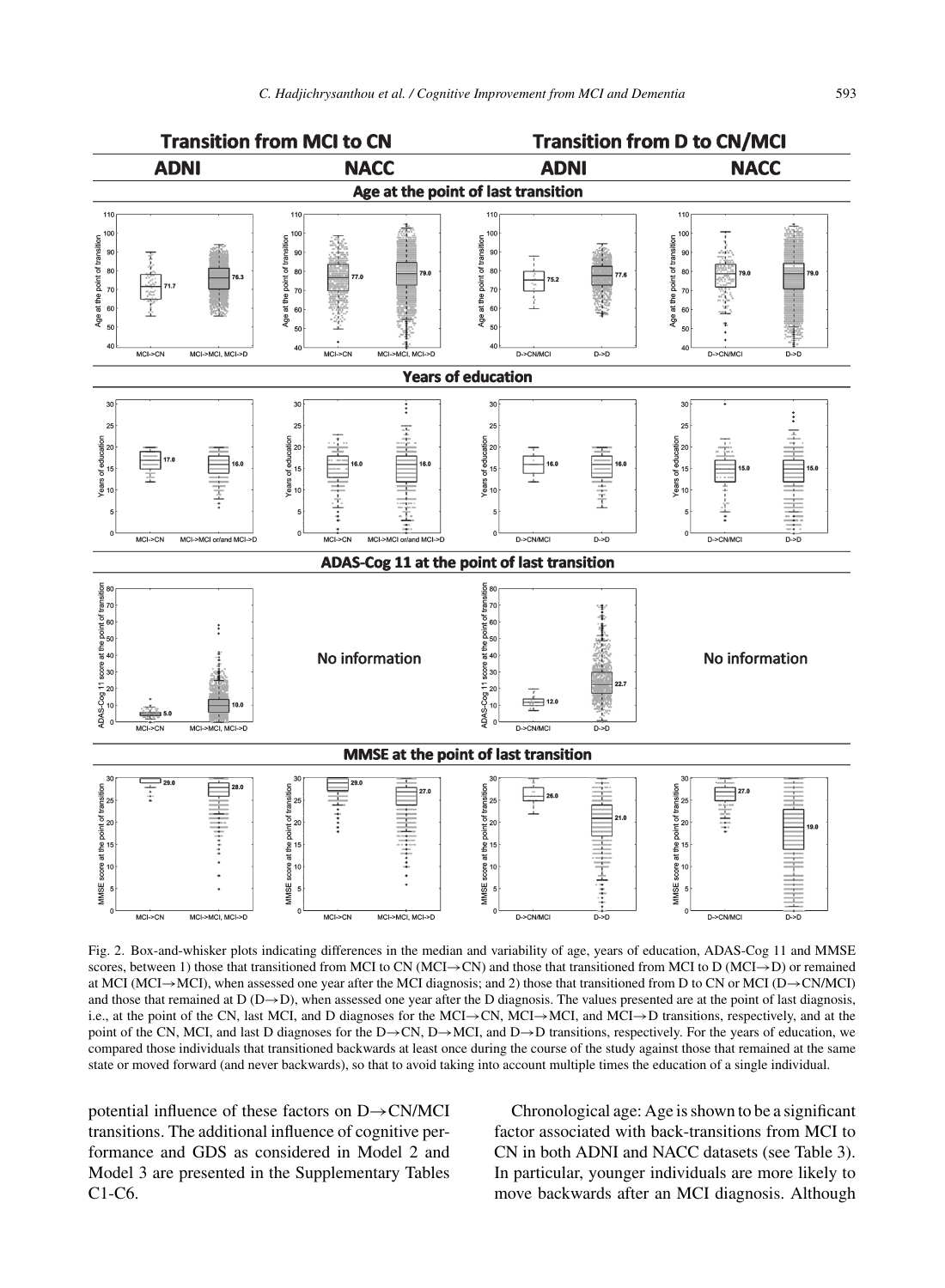

Fig. 3. Box-and-whisker plots indicating differences in the median and variability of ADAS-Cog 11 and MMSE scores, between 1) those that transitioned from MCI to CN (MCI→CN) and those that transitioned from MCI to D (MCI→D) or remained at MCI (MCI→MCI), when assessed one year after the MCI diagnosis; and 2) those that transitioned from D to CN or MCI (D→CN/MCI) and those that remained at D (D $\rightarrow$ D), when assessed one year after the D diagnosis. The values presented are at the point of previous diagnosis, i.e., at the point of the first MCI diagnosis for the MCI→CN, MCI→MCI, and MCI→D transitions and at the point of the first D diagnosis for the D→CN, D→MCI, and D→D transitions.

age is not significantly associated with transitions from D to MCI, the results also show that younger individuals tend to be more likely to move backwards when they reach the dementia state (Table 4, see also Fig. 2). This may suggest that younger individuals can better tolerate potential brain changes than older people and consequentially maintain a better test result.

Gender: Although statistical significance was not achieved for gender, in most of the cases, the output of the model suggests that there is a trend toward higher likelihood of transitioning back to CN from the MCI state for females (see Table 3), whereas males are more likely to move from dementia back to CN and MCI states in a subsequent assessment (see Table 4, see also the difference in the proportions of women and men that moved backwards from MCI and D in Table 1).

Education: Utilizing the ADNI dataset, the base model suggests that education is also a significant factor associated with  $MCI \rightarrow CN$  transitions, with highly educated people ( $>12$  years of education) being more likely to move back to the CN state after their classification in the MCI state in the previous assessment (see Table 3). A significant association between education and the occurrence of MCI→CN

transitions is not verified when NACC data is used. However, even in NACC a high number of years of education seems to increase the likelihood of CN diagnosis in already diagnosed MCI individuals. The effect of education, as suggested by the output of the models, might be a feature of cognitive reserve of educated people and their ability to temporarily resist apparent cognitive decline, at least at earlier states in disease development. At the dementia state the effect of education is questionable in both studies, perhaps due to the small sample sizes; no significant association was found, and Odds Ratio >1 in ADNI, whereas Odds Ratio <1 in NACC (Table 4).

Genetic background: In NACC, it is shown that the presence of ApoE  $\varepsilon$ 4 alleles is significantly associated with the occurrence of back-transitions, with ApoE  $\varepsilon$ 4 carriers being less likely to move backwards either from MCI or D. This was not confirmed in ADNI where only the presence of two alleles of ApoE -4 was shown to be a significant factor associated with MCI→CN transitions. However, carriers of one ApoE  $\varepsilon$ 4 allele in ADNI also tend to be less likely to move backwards in disease development from any of the clinical states.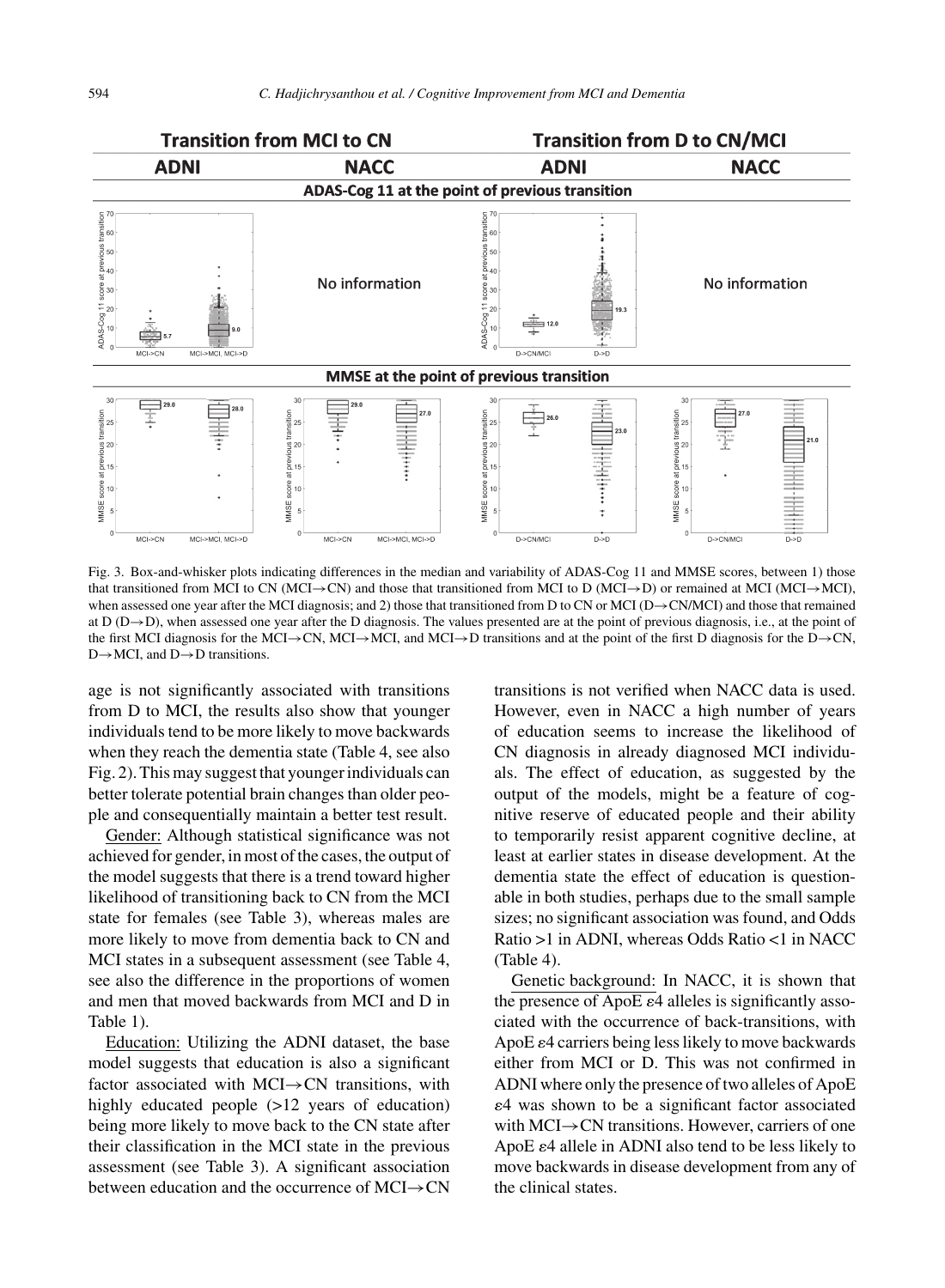#### Table 2

Baseline number and characteristics of individuals in ADNI and NACC datasets that have been used in the base model. The datasets used consist of those individuals that have reached either MCI or D and had the chance to transition backwards in a subsequent assessment. Data on all characteristics that are incorporated into the base model is available. It should be noted that the table also provides a good description of the sample used for the development of the other statistical models

|                                                                    |                                | Dataset    |             |                      |             |             |             |  |  |
|--------------------------------------------------------------------|--------------------------------|------------|-------------|----------------------|-------------|-------------|-------------|--|--|
|                                                                    | <b>ADNI</b><br>1,208           |            |             | <b>NACC</b><br>4,941 |             |             |             |  |  |
| Total number of individuals considered                             |                                |            |             |                      |             |             |             |  |  |
| Cognitive state at baseline                                        |                                | <b>CN</b>  | MCI         | D                    | <b>CN</b>   | MCI         | D           |  |  |
| Total number of individuals at each state                          |                                | 67         | 827         | 314                  | 724         | 1,753       | 2,464       |  |  |
|                                                                    |                                | $(5.55\%)$ | $(68.46\%)$ | $(25.99\%)$          | $(14.65\%)$ | $(35.48\%)$ | (49.87%)    |  |  |
| Chronological age                                                  | $\leq 70$                      | 7          | 279         | 76                   | 147         | 540         | 788         |  |  |
|                                                                    |                                | $(0.58\%)$ | $(23.10\%)$ | $(6.29\%)$           | (2.97%)     | $(10.93\%)$ | (15.95%)    |  |  |
|                                                                    | 70 <age<math>\leq80</age<math> | 47         | 384         | 156                  | 286         | 762         | 981         |  |  |
|                                                                    |                                | $(3.89\%)$ | (31.79%)    | $(12.91\%)$          | (5.79%)     | $(15.42\%)$ | (19.85%)    |  |  |
|                                                                    | >80                            | 13         | 164         | 82                   | 291         | 451         | 695         |  |  |
|                                                                    |                                | $(1.08\%)$ | $(13.58\%)$ | $(6.79\%)$           | $(5.89\%)$  | $(9.13\%)$  | (14.07%)    |  |  |
| Gender                                                             | Women                          | 28         | 334         | 140                  | 435         | 879         | 1,323       |  |  |
|                                                                    |                                | $(2.32\%)$ | $(27.65\%)$ | (11.59%)             | $(8.80\%)$  | (17.79%)    | (26.78%)    |  |  |
|                                                                    | Men                            | 39         | 493         | 174                  | 289         | 874         | 1,141       |  |  |
|                                                                    |                                | $(3.23\%)$ | $(40.81\%)$ | $(14.40\%)$          | $(5.85\%)$  | (17.69%)    | $(23.09\%)$ |  |  |
| Years of education                                                 | $\leq$ 12                      | 8          | 141         | 76                   | 172         | 434         | 892         |  |  |
|                                                                    |                                | $(0.66\%)$ | (11.67%)    | $(6.29\%)$           | $(3.48\%)$  | $(8.78\%)$  | $(18.05\%)$ |  |  |
|                                                                    | >12                            | 59         | 686         | 238                  | 552         | 1,319       | 1,572       |  |  |
|                                                                    |                                | $(4.88\%)$ | (56.79%)    | $(19.70\%)$          | (11.17%)    | $(26.69\%)$ | $(31.81\%)$ |  |  |
| Genetic Background (ApoE $\varepsilon$ 4)                          | non-carriers                   | 43         | 403         | 100                  | 482         | 977         | 1,011       |  |  |
|                                                                    |                                | $(3.56\%)$ | $(33.36\%)$ | $(8.28\%)$           | (9.75%)     | (19.77%)    | $(20.46\%)$ |  |  |
|                                                                    | Carriers of                    | 21         | 332         | 151                  | 218         | 624         | 1,107       |  |  |
|                                                                    | $1 \epsilon 4$ allele          | $(1.74\%)$ | $(27.48\%)$ | $(12.50\%)$          | $(4.41\%)$  | (12.63%)    | $(22.40\%)$ |  |  |
|                                                                    | Carriers of                    | 3          | 92          | 63                   | 24          | 152         | 346         |  |  |
|                                                                    | $2 \epsilon 4$ alleles         | $(0.25\%)$ | $(7.62\%)$  | $(5.21\%)$           | $(0.49\%)$  | $(3.08\%)$  | $(7.00\%)$  |  |  |
| Other characteristics (standard deviation of the mean in brackets) |                                |            |             |                      |             |             |             |  |  |
| Average age                                                        |                                | 75.49      | 73.10       | 74.80                | 77.68       | 74.41       | 74.21       |  |  |
|                                                                    |                                | (5.26)     | (7.52)      | (7.69)               | (9.11)      | (9.02)      | (9.83)      |  |  |
| Years of education                                                 |                                | 15.18      | 15.96       | 15.92                | 15.21       | 15.29       | 14.35       |  |  |
|                                                                    |                                | (2.96)     | (2.76)      | (2.85)               | (3.25)      | (3.33)      | (3.71)      |  |  |
| ADAS-Cog 11 score                                                  |                                | 6.82       | 10.35       | 19.39                |             |             |             |  |  |
|                                                                    |                                | (2.97)     | (4.57)      | (6.68)               |             |             |             |  |  |
| MMSE score                                                         |                                | 29.06      | 27.58       | 23.30                | 28.56       | 27.12       | 21.14       |  |  |
|                                                                    |                                | (1.09)     | (1.81)      | (2.05)               | (1.54)      | (2.38)      | (5.68)      |  |  |
| Time between visits (years)*                                       |                                | 0.95       | 0.76        | 0.63                 | 1.19        | 1.16        | 1.12        |  |  |
|                                                                    |                                | (0.39)     | (0.34)      | (0.24)               | (0.53)      | (0.51)      | (0.43)      |  |  |
| Total follow-up (years)                                            |                                | 7.04       | 3.77        | 1.56                 | 5.44        | 4.18        | 3.81        |  |  |
|                                                                    |                                | (3.00)     | (2.13)      | (0.70)               | (2.00)      | (1.93)      | (1.72)      |  |  |

<sup>∗</sup>The 6-month and 18-month visits in ADNI have been taken into account.

Time between visits: In both ADNI and NACC, the duration between two assessments is strongly associated with the transition of MCI individuals back to the CN state. Although statistical significance was not shown for back-transitions from the dementia state, in all the cases, the longer the duration between two assessments, the higher the chance of individuals moving backwards from any of the disease states. This might be related to the frequency of patientclinician contact, with the chance of a misdiagnosis being increased when the patient is not assessed frequently and adequately.

Unique subject identifier/Roster ID (RID): In most models, a high proportion of the total variance

was explained by individual patient differences. These could be unaccounted for measures such as medications, but a high intra-class correlation coefficient (ICC) also indicates that the probability of transitioning back to a less severe clinical state varies more between people, than within observations for an individual.

Cognitive performance: The models incorporating cognitive function that was assessed by MMSE and ADAS-Cog 11 tests before back-transitions (Models 2a and 2b) suggest that the score in these tests is significantly associated with both MCI→CN and D→CN/MCI transitions, with individuals performing better in the tests being more likely to move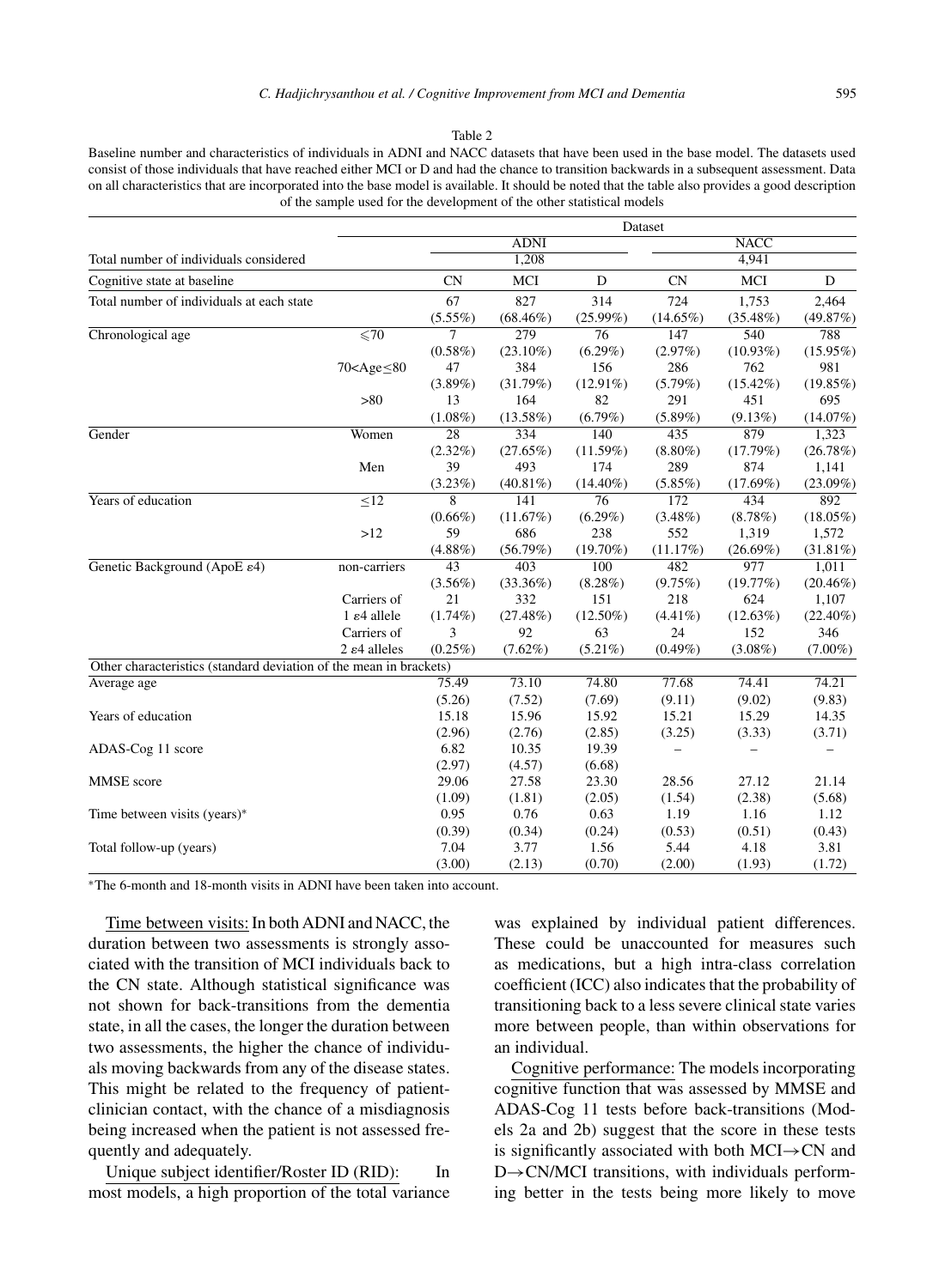#### Table 3

Potential factors associated with the MCI→CN transitions in the base model. *n* represents the number of assessments used to develop the GLMMs, i.e., the number of MCI cases that had the chance to transition to a previous clinical state in a subsequent assessment. CI: credible interval, SD: standard deviation, ICC: intraclass correlation coefficient, p: *p*-value, <sup>∗</sup>: *p* ≤ 0.05, ∗∗: *p* ≤ 0.01, ∗∗∗: *p* ≤ 0.001

| Base model, $MCI \rightarrow CN$                                                | ADNI $(n=3,458)$ |                     | NACC $(n=5,642)$ |            |                     |                  |
|---------------------------------------------------------------------------------|------------------|---------------------|------------------|------------|---------------------|------------------|
| Fixed effects                                                                   | Odds Ratio       | $(95\% \text{ CI})$ | p                | Odds Ratio | $(95\% \text{ CI})$ | $\boldsymbol{p}$ |
| Age at visit                                                                    | 0.93             | (0.89, 0.98)        | **               | 0.95       | (0.94, 0.97)        | $***$            |
| Gender (male <sup>+</sup> )                                                     | 1.12             | (0.55, 2.27)        |                  | 1.28       | (0.98, 1.67)        |                  |
| Education $(\leq 12 \text{ years}^+)$                                           | 5.29             | (1.3, 21.53)        | *                | 1.21       | (0.87, 1.66)        |                  |
| ApoE $\varepsilon$ 4, 1 allele (absence of ApoE $\varepsilon$ 4 <sup>+</sup> )  | 0.70             | (0.33, 1.48)        |                  | 0.43       | (0.32, 0.59)        | $***$            |
| ApoE $\varepsilon$ 4, 2 alleles (absence of ApoE $\varepsilon$ 4 <sup>+</sup> ) | 0.17             | (0.03, 0.93)        | *                | 0.10       | (0.05, 0.22)        | $***$            |
| Time between visits                                                             | 2.72             | (1.34, 5.52)        | $**$             | 1.30       | (1.08, 1.57)        | $**$             |
| Intercept                                                                       | 0.01             | (0.00, 0.07)        | ***              | 0.27       | (0.16, 0.46)        | ***              |
| Random effects                                                                  | Variance         | <b>SD</b>           | ICC              | Variance   | <b>SD</b>           | ICC              |
| Roster ID (Intercept)                                                           | 4.98             | 2.23                | 0.60             | 4.00       | 2.00                | 0.55             |

<sup>+</sup>Reference category.

Table 4

Potential factors associated with transitions from D to less severe states (CN or MCI) in the base model. *n* represents the number of assessments used to develop the GLMMs, i.e., the number of dementia cases that had the chance to transition to a previous clinical state in a subsequent assessment. CI: credible interval, SD: standard deviation, ICC: intraclass correlation coefficient, *p*: *p*-value, \*: *p* ≤ 0.05, \*\*\*: *p* ≤ 0.01, \*\*\*: *p* ≤ 0.001

| Base model, $D \rightarrow CN/MCI$                                              | ADNI $(n = 1,429)$ |                     |                  | NACC $(n = 10,167)$ |                      |       |
|---------------------------------------------------------------------------------|--------------------|---------------------|------------------|---------------------|----------------------|-------|
| Fixed effects                                                                   | Odds Ratio         | $(95\% \text{ CI})$ | $\boldsymbol{v}$ | Odds Ratio          | $(95\% \text{ CI})$  | p     |
| Age at visit                                                                    | 0.95               | (0.90, 1.01)        |                  | 0.97                | (0.94, 1.01)         |       |
| Gender $(male+)$                                                                | 0.48               | (0.19, 1.25)        |                  | 0.52                | (0.25, 1.09)         |       |
| Education $(\leq 12 \text{ years}^+)$                                           | 1.96               | (0.51, 7.53)        |                  | 0.78                | (0.36, 1.69)         |       |
| ApoE $\varepsilon$ 4, 1 allele (absence of ApoE $\varepsilon$ 4 <sup>+</sup> )  | 0.83               | (0.35, 1.96)        |                  | 0.34                | (0.15, 0.76)         | $**$  |
| ApoE $\varepsilon$ 4, 2 alleles (absence of ApoE $\varepsilon$ 4 <sup>+</sup> ) | 0.07               | (0.01, 1.00)        |                  | 0.07                | (0.01, 0.32)         | $***$ |
| Time between visits                                                             | 3.00               | (0.99, 9.10)        |                  | 1.33                | (0.81, 2.17)         |       |
| Intercept                                                                       | 0.06               | (0.01, 0.50)        | **               | $6.1E-04$           | $(7.0E-04, 5.5E-03)$ | ***   |
| Random effects                                                                  | Variance           | SD.                 | ICC              | Variance            | SD                   | ICC   |
| Roster ID (Intercept)                                                           | 0.078              | 0.28                | 0.02             | 21.08               | 4.59                 | 0.87  |

<sup>+</sup>Reference category.

backwards in the subsequent assessment (see Supplementary Tables C1-C4. See also Figs. 2 and 3).

Depression scores (GDS): When GDS is incorporated into the statistical model (Model 3), it is shown that this is not a significant factor associated with the occurrence of back-transitions (see Supplementary Tables C5-C6). This may contradict conclusions of previous studies suggesting that the presence of depression might be an important determinant in the misclassification of cognitively normal individuals in more severe states due to poor performance in cognitive tests [32]. However, as mentioned earlier, due to the inclusion and exclusion criteria used in both ADNI and NACC, and the reduced number of visits where GDS was recorded, these findings and conclusions should be subject to caution in interpretation.

## **DISCUSSION**

There is no significant body of scientific evidence as yet that suggests the condition of cognitively impaired individuals developing a neurodegenerative disease can improve over time, with or without therapy. However, in the available observational longitudinal studies, it is clear that a significant number of cognitively impaired and demented individuals move to less severe clinical states or even recover to a normal cognitive state.

We studied two large longitudinal cohort datasets, ADNI and NACC, to explore factors that could be associated with transitions of individuals to earlier clinical states. In some cases, the analysis of the datasets yielded different results. This can be partly attributed to variation in recruitment and inclusion criteria for the two cohort databases, differences in the sample size and the demographic characteristics of the sample in each diagnostic group, and other differences in the protocols. The nature and level of impairment and disease severity at the different clinical states as defined in the two datasets could also be an important factor. For example, in ADNI all enrolled MCI subjects were amnestic MCI; amnestic MCI may represent a more stable group and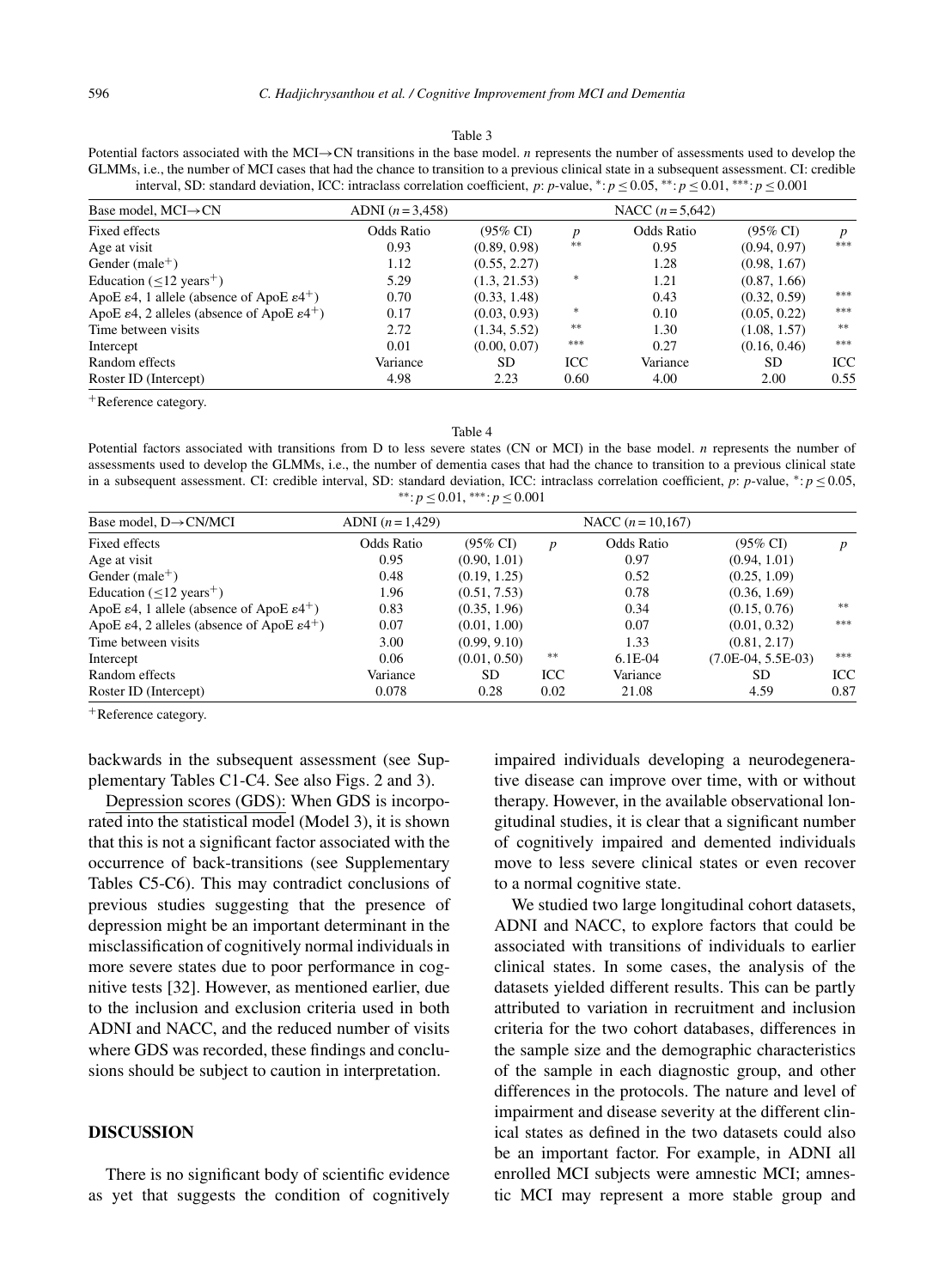individuals in this group are more likely to convert to clinically probable AD within a few years [33]. Hence, the occurrence of back-transitions from MCI may be less frequent in ADNI than in NACC where different types of MCI are included. In addition, both datasets include data obtained from multiple longitudinal aging studies. In NACC, the procedure of clinical diagnosis, as well as the recruitment and follow-up procedures, may vary according to the protocol of each ADC. For example, some ADCs diagnose participants blinded to the previous diagnoses, and these centers have higher back-transition rates (see also [10, 11]). ADNI is also a multisite, multi-study program, and it is also observed that back-transitions are more frequent in some sites than in others. Extended models should incorporate different types of MCI. Whenever possible, they should also control for research center and potentially for clinician, so they account for variability due to the different ADCs and assessments by multiple clinicians (see for example [9]).

Despite differences between the two datasets, analyses suggest some underlying common patterns. It was shown that in both datasets, younger individuals are more likely to recover to normal cognition from an MCI state. Although not always a statistically significant factor, education was also shown to play an important role in the presence of back-transitions with highly educated people being more likely to move from MCI to CN state. This might support the hypothesis that despite the presence of pathological changes, young and highly educated individuals are more resilient, leading to the absence of observable clinical effects and delays in the accurate diagnosis of mental state. The effect of gender is less clear-cut; although the analysis showed that it is not a significant factor associated with back-transitions, females tended to be more likely to transition backwards to CN from MCI, whereas back-transitions from dementia seemed to be more likely in males. The presence of symptoms of depression was not shown to be significantly associated with back-transitions, but the data used in this study may not be sufficient for drawing robust conclusions on the effect of depression. According to the analysis, APOE  $\varepsilon$ 4 is a significant factor associated with back-transitions from the MCI state, with carriers of APOE  $\varepsilon$ 4 being less likely to move backwards in the development of the disease. In NACC, it was shown that this genetic factor is significantly associated with back-transitions even from an advanced disease state. The significant association of this factor with back-transitions has also been

confirmed in autopsied subjects in other studies [9]. In general, our analyses showed that once a transition to dementia has occurred, then only a few factors can significantly affect the transition of individuals to an earlier stage. This could of course arise due to the limited number of observations of people moving to the MCI state after a previous classification to the dementia state. However, it is also expected that this may occur because once individuals reach a severe state, they may no longer mask the serious and irreversible changes in the brain.

The analysis performed in the current study has a number of limitations. It is well known that all the clinical states, and MCI in particular, are heterogeneous in the sense that a broad range of cognitive abilities is covered within a state [9, 38]. Due to the small sample size and insufficient information, we have not considered any subtypes within the clinical states. However, it is likely that the significant effect of some of the factors considered might change, especially when subtypes of MCI and AD/dementia are considered [6]. The outputs of the analysis may also be affected by the duration of the studies and withdrawal rates, as the clinical states that individuals will reach in the future are not known. As such, and most importantly, the analysis is censored with incomplete outcome data on individuals. In addition, both ADNI and NACC consist of highly selective populations that are at a high risk of developing AD or other dementias. The proportions of highly educated people and ApoE  $\varepsilon$ 4 carriers are also higher than what would be observed in a population-based sample. It would thus be interesting to consider in future studies whether the present results can be validated in population-based studies outside clinical settings.

The current study does not consider whether the improvement in clinical outcome is connected to an improvement in the pathological condition. Some studies suggest that this is not necessarily true (see also [9]). Misdiagnosis is very common for multiple types of cognitive impairment and dementia, even when using strict diagnosis criteria for the classification of individuals in the different clinical states. For AD in particular, it has been shown that a high proportion, which can be up to 30%, of subjects diagnosed with probable AD, may not actually display AD-typical neuropathological changes at autopsy [12, 13]. A high number of misdiagnosis cases has also been observed at the MCI state [9]. An analysis of the transitions between states defined within the NIA-AA research framework [36, 37], which focuses on the diagnosis of AD with biomarkers (amyloid- $\beta$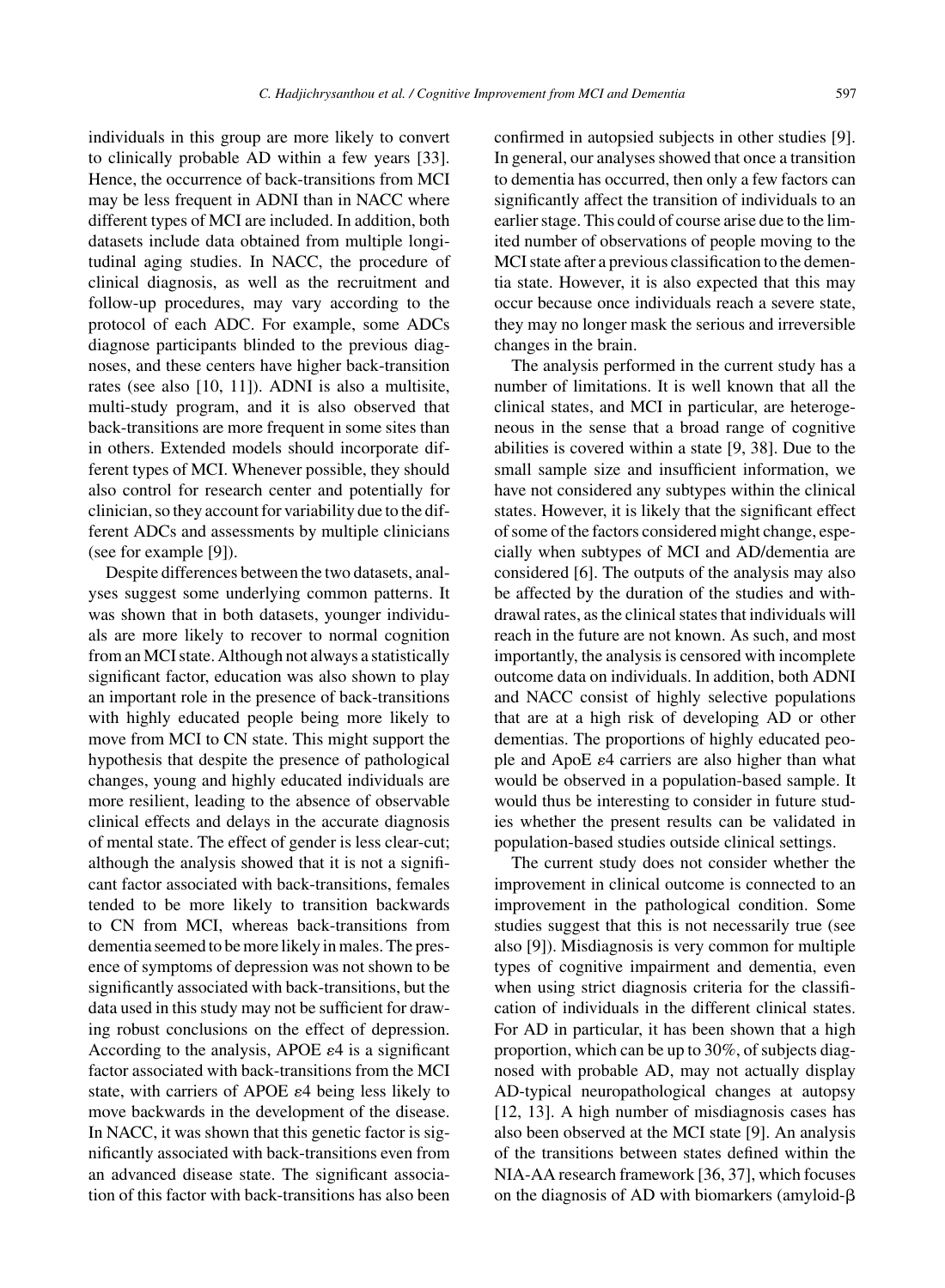deposition, pathologic tau, and neurodegeneration), has also shown that in many cases, back-transitions to less severe clinical states is not confirmed by the improvement in the level of any of the biomarkers used for the classification in the NIA-AA states. On the other hand, we cannot rule out the possibility of some of the back-transitions being real. One could suggest that back-transitions are associated with a slower progression towards AD and other dementias. Although the numbers of individuals that transitioned backwards but eventually reached dementia are very small in our samples from two datasets, one can show that the time required to reach the dementia state since the first MCI diagnosis is higher for back-transitioners compared to that of individuals that developed dementia and had never moved backwards in disease development. This finding still needs to be verified using studies with bigger samples and longer follow-up, but it may suggest that in some cases back-transitions are part of the process and an indication of a slower dementia progression.

In either way, with the current diagnostic tools, many factors can affect diagnosis and the occurrence of back-transitions, ranging from lifestyle factors to the presence of comorbidities. Indeed, due to such factors, individuals can also be misclassified in any of the more severe states. In the two datasets considered, many of the individuals that moved backwards from the MCI state to the CN state either have never reconverted to MCI, or they have moved again back to MCI but have never developed dementia during the study. Although individuals who transitioned backwards from MCI and have never transitioned again back to MCI or have never developed dementia could have pathological features similar to those in the MCI group [9], these observations could support the idea that in some cases there might be a misclassification to the more severe state, although a longer follow-up would be required in order to verify this. The analysis of the datasets also showed that most of the people who back-transitioned are classified in the more severe states only for a short time. This may imply that the accuracy in diagnosis increases over time and that clinicians should potentially assess a longitudinal follow-up of cognitive performance before the classification of individuals, at least at the MCI state. On the other hand, this also raises questions about the definition of the MCI state and the criteria used for the classification of individuals to it, plus the reliability of this state and whether it can be a real risk state and precursor of AD or related dementias [3, 9, 34, 35]. It is worth noting that based on the physician

confidence in diagnosis score which is available only in ADNI (in the ADNI-1 protocol) up to the first two years in the study (in 3,867 assessments), in 54.6% of the MCI diagnoses the clinician was not highly confident when they made the diagnosis. The confidence in diagnosis was higher at the healthy and dementia stages; 80.8% of CN diagnoses and 64.3% of the dementia diagnoses were made with high confidence.

Whether the factors considered in this study facilitate the improvement of the cognitive state or contribute to misdiagnosis remains uncertain and it would be something interesting to investigate in subsequent studies. The development of better diagnostic tools will enable an accurate description of the clinical severity of AD and other dementias, and especially will aid in early detection of neuropathologic changes. This will require the examination of, not only a summary mental status score, but also a combination of biochemical and neuroimaging biomarkers, taking into account the cognitive reserve hypothesis and demographic plus genetic factors [21, 39].

## **ACKNOWLEDGMENTS**

This study was funded by the Janssen Prevention Center.

The authors would like to thank the two anonymous reviewers for their constructive comments and input.

Data collection and sharing for this project was funded by the Alzheimer's Disease Neuroimaging Initiative (ADNI) (National Institutes of Health Grant U01 AG024904) and DOD ADNI (Department of Defense award number W81XWH-12-2-0012). ADNI is funded by the National Institute on Aging, the National Institute of Biomedical Imaging and Bioengineering, and through generous contributions from the following: AbbVie, Alzheimer's Association; Alzheimer's Drug Discovery Foundation; Araclon Biotech; BioClinica, Inc.; Biogen; Bristol-Myers Squibb Company; CereSpir, Inc.; Cogstate; Eisai Inc.; Elan Pharmaceuticals, Inc.; Eli Lilly and Company; EuroImmun; F. Hoffmann-La Roche Ltd and its affiliated company Genentech, Inc.; Fujirebio; GE Healthcare; IXICO Ltd.; Janssen Alzheimer Immunotherapy Research & Development, LLC.; Johnson & Johnson Pharmaceutical Research & Development LLC.; Lumosity; Lundbeck; Merck & Co., Inc.; Meso Scale Diagnostics, LLC.; NeuroRx Research; Neurotrack Technologies; Novartis Pharmaceuticals Corporation; Pfizer Inc.; Piramal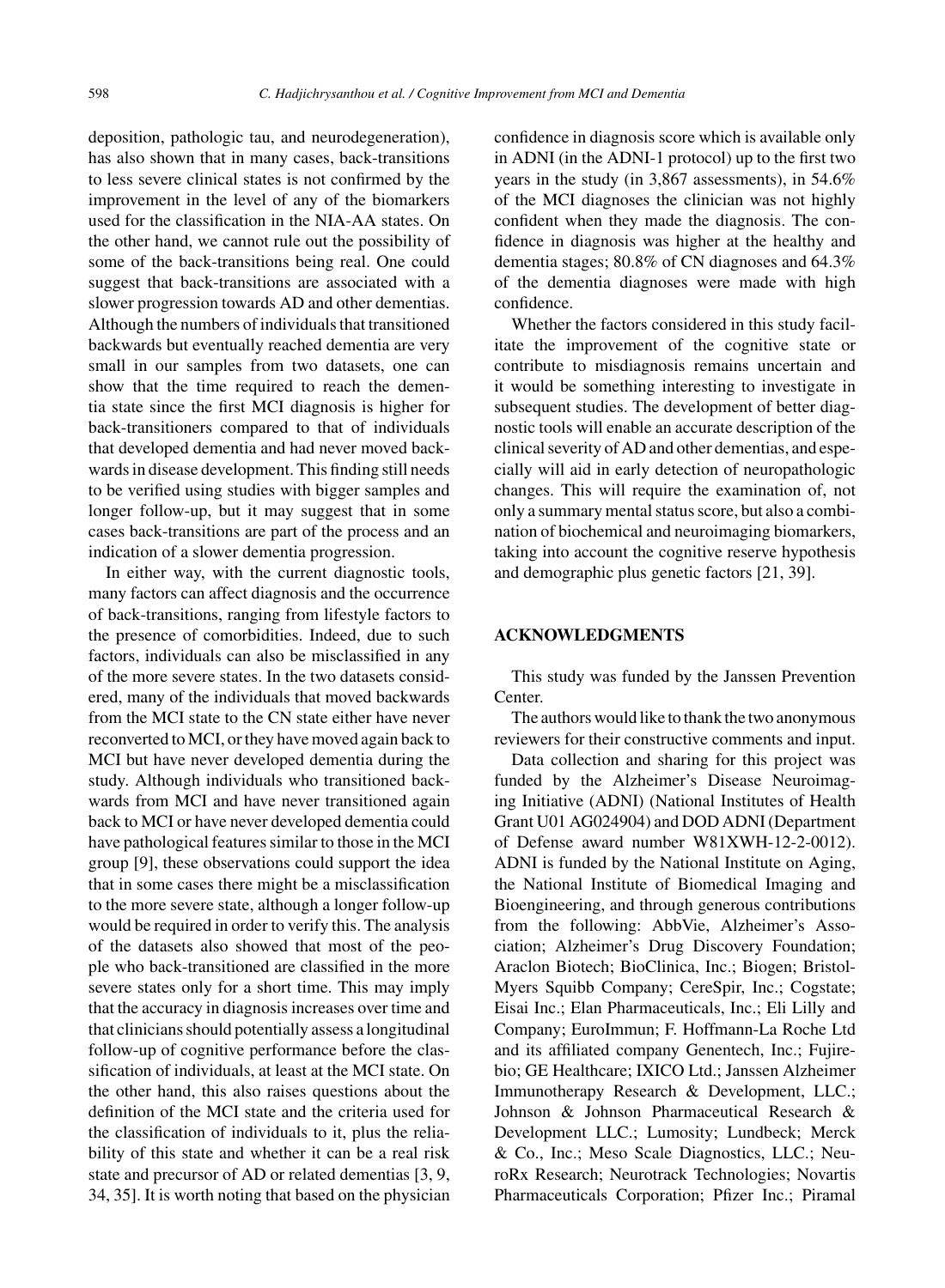Imaging; Servier; Takeda Pharmaceutical Company; and Transition Therapeutics. The Canadian Institutes of Health Research is providing funds to support ADNI clinical sites in Canada. Private sector contributions are facilitated by the Foundation for the National Institutes of Health ([http://www.fnih.org\)](http://www.fnih.org). The grantee organization is the Northern California Institute for Research and Education, and the study is coordinated by the Alzheimer's Therapeutic Research Institute at the University of Southern California. ADNI data are disseminated by the Laboratory for Neuro Imaging at the University of Southern Cal-

ifornia.

The NACC database is funded by NIA/NIH Grant U01 AG016976. NACC data are contributed by the NIAfunded ADCs: P30 AG019610 (PI Eric Reiman, MD), P30 AG013846 (PI Neil Kowall, MD), P50 AG008702 (PI Scott Small, MD), P50 AG025688 (PI Allan Levey, MD, PhD), P50 AG047266 (PI Todd Golde, MD, PhD), P30 AG010133 (PI Andrew Saykin, PsyD), P50 AG005146 (PI Marilyn Albert, PhD), P50 AG005134 (PI Bradley Hyman, MD, PhD), P50 AG016574 (PI Ronald Petersen, MD, PhD), P50 AG005138 (PI Mary Sano, PhD), P30 AG008051 (PI Thomas Wisniewski, MD), P30 AG013854 (PI M. Marsel Mesulam, MD), P30 AG008017 (PI Jeffrey Kaye, MD), P30 AG010161 (PI David Bennett, MD), P50 AG047366 (PI Victor Henderson, MD, MS), P30 AG010129 (PI Charles DeCarli, MD), P50 AG016573 (PI Frank LaFerla, PhD), P50 AG005131 (PI James Brewer, MD, PhD), P50 AG023501 (PI Bruce Miller, MD), P30 AG035982 (PI Russell Swerdlow, MD), P30 AG028383 (PI Linda Van Eldik, PhD), P30 AG053760 (PI Henry Paulson, MD, PhD), P30 AG010124 (PI John Trojanowski, MD, PhD), P50 AG005133 (PI Oscar Lopez, MD), P50 AG005142 (PI Helena Chui, MD), P30 AG012300 (PI Roger Rosenberg, MD), P30 AG049638 (PI Suzanne Craft, PhD), P50 AG005136 (PI Thomas Grabowski, MD), P50 AG033514 (PI Sanjay Asthana, MD, FRCP), P50 AG005681 (PI John Morris, MD), P50 AG047270 (PI Stephen Strittmatter, MD, PhD).

Authors' disclosures available online ([https://](https://www.j-alz.com/manuscript-disclosures/18-0101r3) [www.j-alz.com/manuscript-disclosures/18-0101r3\)](https://www.j-alz.com/manuscript-disclosures/18-0101r3).

## **SUPPLEMENTARY MATERIAL**

The supplementary material is available in the electronic version of this article: [http://dx.doi.org/](http://dx.doi.org/10.3233/JAD-180101) [10.3233/JAD-180101.](http://dx.doi.org/10.3233/JAD-180101)

## **REFERENCES**

- [1] Neumann PJ, Araki SS, Arcelus A, Longo A, Papadopoulos G, Kosik KS, Kuntz KM, Bhattacharjya A (2001) Measuring Alzheimer's disease progression with transition probabilities: Estimates from CERAD. *Neurology* **57**, 957-964.
- [2] Ganguli M, Dodge HH, Shen C, DeKosky ST (2004) Mild cognitive impairment, amnestic type: An epidemiologic study. *Neurology* **63**, 115-121.
- [3] Gauthier S, Touchon J (2005) Mild cognitive impairment is not a clinical entity and should not be treated. *Arch Neurol* **62**, 1164-1166; discussion 1167.
- [4] Tyas SL, Salazar JC, Snowdon DA, Desrosiers MF, Riley KP, Mendiondo MS, Kryscio RJ (2007) Transitions to mild cognitive impairments, dementia, and death: Findings from the Nun Study. *Am J Epidemiol* **165**, 1231-1238.
- [5] Hubbard RA, Zhou XH (2011) A comparison of nonhomogeneous Markov regression models with application to Alzheimer's disease progression. *J Appl Stat* **38**, 2313- 2326.
- [6] Abner EL, Kryscio RJ, Cooper GE, Fardo DW, Jicha GA, Mendiondo MS, Nelson PT, Smith CD, Van Eldik LJ, Wan L, Schmitt FA (2012) Mild cognitive impairment: Statistical models of transition using longitudinal clinical data. *Int J Alzheimers Dis* **2012**, 9.
- [7] Spackman DE, Kadiyala S, Neumann PJ, Veenstra DL, Sullivan SD (2012) Measuring Alzheimer disease progression with transition probabilities: Estimates from NACC-UDS. *Curr Alzheimer Res* **9**, 1050-1058.
- [8] Hadjichrysanthou C, Ower A, de Wolf F, Anderson MR (2018) The development of a stochastic mathematical model of Alzheimer's disease to help improve the design of clinical trials of potential treatments. *PLoS One* **13**, e0190615.
- [9] Abner EL, Kryscio RJ, Schmitt FA, Fardo DW, Moga DC, Ighodaro ET, Jicha GA, Yu L, Dodge HH, Xiong C, Woltjer RL, Schneider JA, Cairns NJ, Bennett DA, Nelson PT (2017) Outcomes after diagnosis of mild cognitive impairment in a large autopsy series. *Ann Neurol* **81**, 549-559.
- [10] Yu L, Boyle PA, Leurgans S, Schneider JA, Kryscio RJ, Wilson RS, Bennett DA (2015) Effect of common neuropathologies on progression of late life cognitive impairment. *Neurobiol Aging* **36**, 2225-2231.
- [11] Abner EL, Schmitt FA, Nelson PT, Lou W, Wan L, Gauriglia R, Dodge HH, Woltjer RL, Yu L, Bennett DA, Schneider JA, Chen R, Masaki K, Katz MJ, Lipton RB, Dickson DW, Lim KO, Hemmy LS, Cairns NJ, Grant E, Tyas SL, Xiong C, Fardo DW, Kryscio RJ (2015) The Statistical Modeling of Aging and Risk of Transition Project: Data collection and harmonization across 11 longitudinal cohort studies of aging, cognition, and dementia. *Obs Stud* **1**, 56-73.
- [12] Nelson PT, Head E, Schmitt FA, Davis PR, Neltner JH, Jicha GA, Abner EL, Smith CD, Van Eldik LJ, Kryscio RJ, Scheff SW (2011) Alzheimer's disease is not "brain aging": Neuropathological, genetic, and epidemiological human studies. *Acta Neuropathol* **121**, 571-587.
- [13] Beach TG, Monsell SE, Phillips LE, Kukull W (2012) Accuracy of the clinical diagnosis of Alzheimer disease at National Institute on Aging Alzheimer Disease Centers, 2005-2010. *J Neuropathol Exp Neurol* **71**, 266-273.
- [14] Armstrong RA, Lantos PL, Cairns NJ (2005) Overlap between neurodegenerative disorders. *Neuropathology* **25**, 111-124.
- [15] Bradford A, Kunik ME, Schulz P, Williams SP, Singh H (2009) Missed and delayed diagnosis of dementia in primary